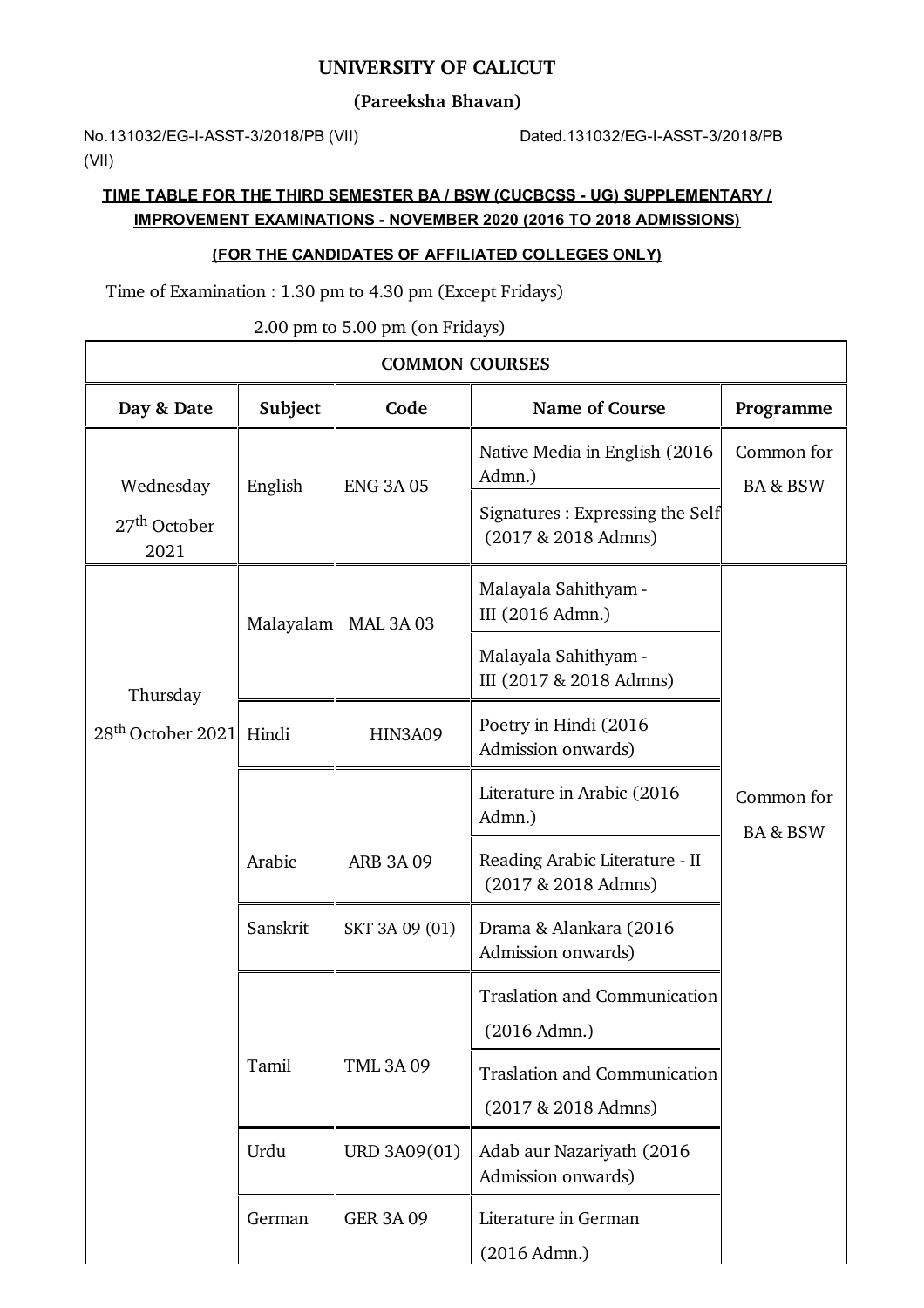| Thursday<br>28 <sup>th</sup> October 2021 | German<br>French                             | <b>GER 3A 09</b><br><b>FRE 3A 09</b> |                                 |  | Literature in German<br>$(2017 & 2018$ Admns)<br>Literature in French<br>(2016 Admn.)<br>Literature in French<br>$(2017 & 2018$ Admns) |  |
|-------------------------------------------|----------------------------------------------|--------------------------------------|---------------------------------|--|----------------------------------------------------------------------------------------------------------------------------------------|--|
| <b>CORE COURSE</b>                        |                                              |                                      |                                 |  |                                                                                                                                        |  |
| Friday<br>29 <sup>th</sup> October        | Sociology                                    |                                      | SOC 3B 03/<br><b>SOM 3B 03</b>  |  | Social Informatics                                                                                                                     |  |
| 2021                                      | History                                      |                                      | HIS 3B 03 /<br><b>HYD 3B 03</b> |  | <b>Informatics and History</b><br>(Double Main)                                                                                        |  |
|                                           | <b>Islamic History</b>                       |                                      | <b>ISH 3B 03</b>                |  | Historical Survey of West Asia (632-<br>1517CE) (Common For Double Main)                                                               |  |
|                                           | Public<br>Administration                     |                                      | <b>PUB 3B 03</b>                |  | <b>Indian Government and Politics</b>                                                                                                  |  |
|                                           | <b>Islamic Studies</b>                       |                                      | <b>ISL 3B 03</b>                |  | Science of Hadith                                                                                                                      |  |
|                                           | Functional<br>Arabic                         |                                      | <b>FAR 3B 03</b>                |  | <b>Informatics</b>                                                                                                                     |  |
|                                           | Islamic Finance &<br>Computer<br>Application |                                      | <b>IFC 3B03</b>                 |  | Financial & Corporate Accounting<br>(2016 Admn.)                                                                                       |  |
|                                           |                                              |                                      |                                 |  | Introduction to Computers, Office<br>Automation & Internet (2017 & 2018)<br>Admns.)                                                    |  |
|                                           | Functional<br>English                        |                                      | <b>FEN 3B 03</b>                |  | <b>English &amp; Communication Technology</b>                                                                                          |  |
|                                           | Sanskrit                                     |                                      | <b>SKT 3B 03</b>                |  | Methodology of Ancient Indian<br>Tradition                                                                                             |  |
|                                           | Urdu                                         |                                      | <b>URD 3B 03</b>                |  | Thariquekar-e-Adab                                                                                                                     |  |
|                                           | Tamil                                        |                                      | <b>TML 3B 03</b>                |  | Medieval Literature (2016 Admn)                                                                                                        |  |
|                                           |                                              |                                      |                                 |  | Medieval Literature (2017 & 2018)<br>Admns)                                                                                            |  |
|                                           | BTTM (Travel &<br>Tourism)                   |                                      | <b>TTM 3B 03</b>                |  | <b>Aviation Management</b>                                                                                                             |  |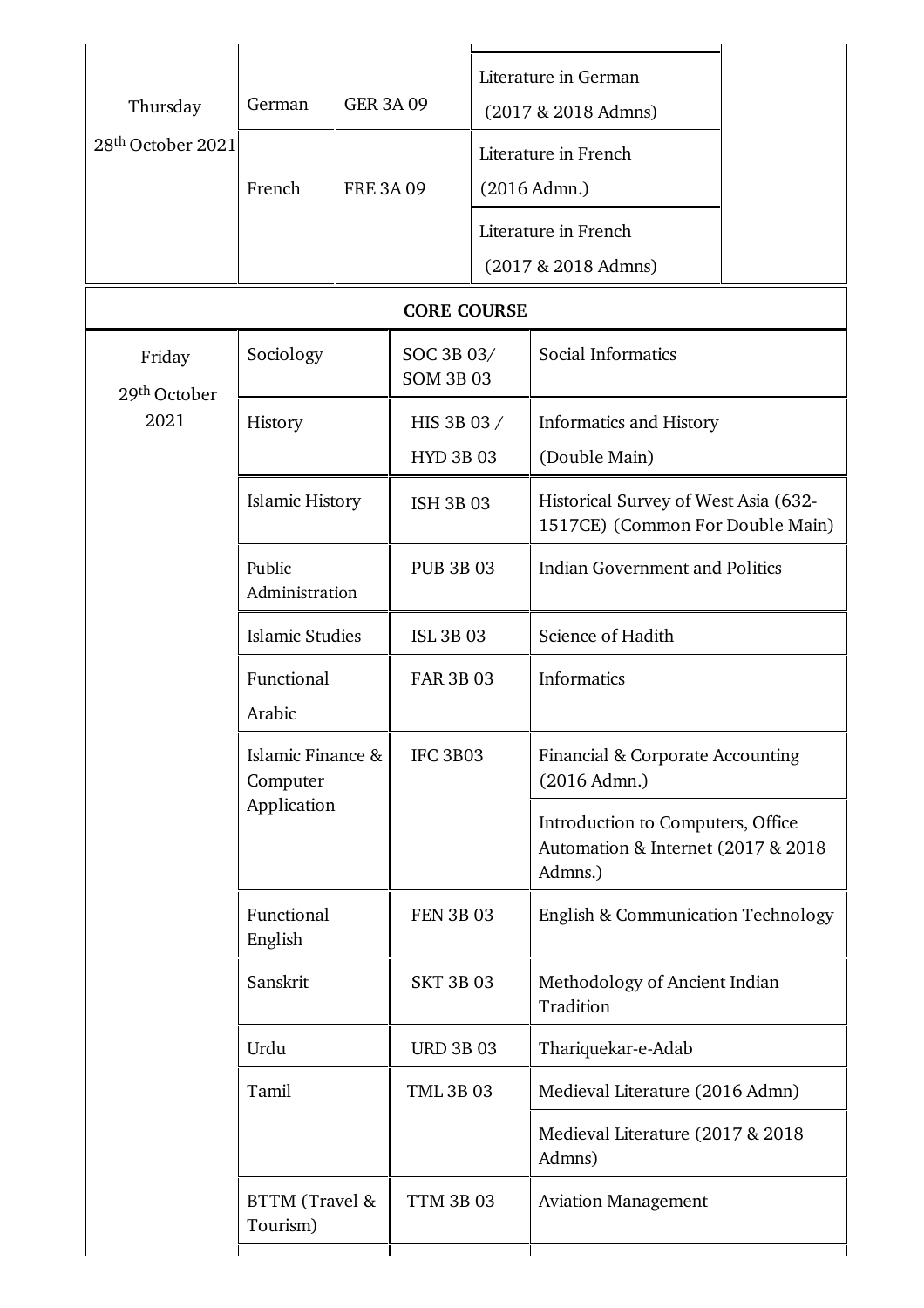|                                  | <b>West Asian</b><br><b>Studies</b>                                                                                                                              | <b>WAS 3B 03</b>                              | Informatics                                              |
|----------------------------------|------------------------------------------------------------------------------------------------------------------------------------------------------------------|-----------------------------------------------|----------------------------------------------------------|
|                                  | Mass<br>Communication                                                                                                                                            | <b>JOU 3B 03</b>                              | History of Journalism and<br>Broadcasting (2016 Admn.)   |
|                                  | and Journalism                                                                                                                                                   |                                               | <b>Reporting for Newspapers</b>                          |
| Friday                           |                                                                                                                                                                  |                                               | (2017 & 2018 Admns)                                      |
| 29 <sup>th</sup> October<br>2021 | Economics /                                                                                                                                                      |                                               |                                                          |
|                                  | Economics with<br>Specialization in<br>Development<br>Economics /<br>Economics with<br>Specialization in<br>Foreign trade /<br>Economics with<br>Islamic Finance | <b>ECO 3B 03</b>                              | Quantitative Methods for Economic<br>Analysis - I        |
|                                  | <b>Political Science</b>                                                                                                                                         | <b>POL 3B 03</b>                              | <b>Indian Government and Politics</b>                    |
|                                  | Music                                                                                                                                                            | MVO 3B 03 /<br>MVE 3B 03/<br><b>MVI 3B 03</b> | Musicology - I                                           |
|                                  | Mridangam                                                                                                                                                        | MMR IIIB 03                                   | Rhythmology - I                                          |
|                                  | Philosophy                                                                                                                                                       | <b>PHL 3B 03</b>                              | Methodology of Humanities and<br>Philosophy              |
|                                  | <b>BSW</b>                                                                                                                                                       | <b>BSW 3B 03</b>                              | Social case work (2016 Admn.)                            |
|                                  |                                                                                                                                                                  |                                               | Introduction to Social Case Work<br>(2017 & 2018 Admns)  |
| Saturday                         | Sociology                                                                                                                                                        | <b>SOC 3B 04</b>                              | Foundation of Sociological Theories                      |
| 30 <sup>th</sup> October<br>2021 | Public<br>Administration                                                                                                                                         | <b>PUB 3B 04</b>                              | Administrative Thought                                   |
|                                  | English                                                                                                                                                          | ENG 3B 01/<br>DM ENG3B 01                     | Reading Drama                                            |
|                                  | <b>Functional English</b>                                                                                                                                        | <b>FEN 3B 04</b>                              | <b>Applied Phonetics</b>                                 |
|                                  | Malayalam                                                                                                                                                        | <b>MAL 3B 03</b>                              | Malayala Kavitha Uthara Khattom                          |
|                                  | Hindi                                                                                                                                                            | <b>HIN 3B 03</b>                              | General Informatics and Computer<br>Application in Hindi |
|                                  | $\sqrt{ }$<br>$1 - \epsilon$                                                                                                                                     | $ATTE$ on $\alpha$                            |                                                          |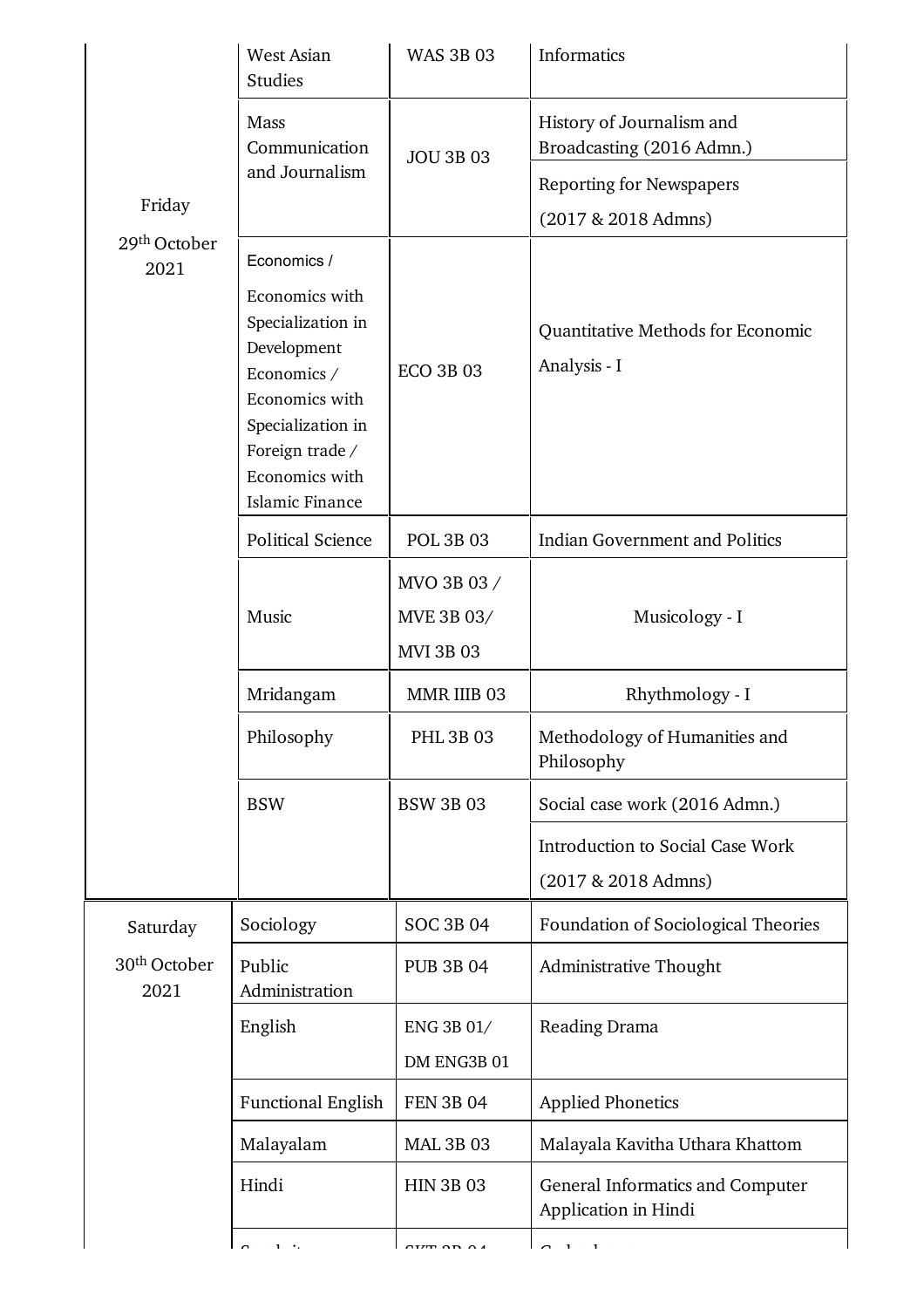|                          | Sanskrit                                                                       | <b>SK1 3B 04</b> | Gadya kavya                                               |
|--------------------------|--------------------------------------------------------------------------------|------------------|-----------------------------------------------------------|
|                          | Arabic                                                                         | <b>ARB 3B 03</b> | History of Literature - I (2016 Admn.)                    |
|                          |                                                                                |                  | Applied Arabic Grammar-II (2017 &<br>2018 Admns)          |
|                          |                                                                                | ARD 3B 03        | Reading Modern Arabic Prose & Poetry<br>(For Double Main) |
| Saturday                 | <b>Functional Arabic</b>                                                       | <b>FAR 3B 04</b> | Communicative Grammar I                                   |
| 30 <sup>th</sup> October | Urdu                                                                           | <b>URD 3B 04</b> | Ghazal                                                    |
| 2021                     | Tamil                                                                          | <b>TML 3B 04</b> | Nanool (Ezhuthu) (2016 Admn)                              |
|                          |                                                                                |                  | Nanool (Ezhuthu) (2017 & 2018)<br>Admns)                  |
|                          | BTTM (Travel &<br>Tourism)                                                     | <b>TTM 3B 04</b> | Tourism in Kerala                                         |
|                          | <b>West Asian Studies</b>                                                      | <b>WAS 3B 04</b> | History of Ancient Civilization                           |
|                          | <b>Political Science</b>                                                       | <b>POL 3B 04</b> | <b>World Constitutions: Comparative</b><br>Analysis       |
|                          | Mass<br>Communication and<br>Journalism                                        | <b>JOU 3B 04</b> | Reporting for Newspapers (2016)<br>Admn.)                 |
|                          |                                                                                |                  | Editing for Newspapers (2017 & 2018)<br>Admns)            |
|                          | Philosophy                                                                     | <b>PHL 3B 04</b> | Symbolic Logic and Informatics                            |
|                          | <b>Islamic Finance</b><br>with Computer<br>Application                         | <b>IFC 3B 04</b> | Indian Financial System (2016 Admn.)                      |
|                          |                                                                                |                  | Basics of Islamic Finance (2017 &<br>2018 Admns)          |
|                          | Economics /<br>Economics with<br>Specialization in<br>Development<br>Economics | <b>ECO 3B 04</b> | Modern banking and Insurance                              |
|                          | Economics with<br>Specialization in<br>Foreign Trade                           | <b>EFT 3B 04</b> | <b>Export Marketing</b>                                   |
|                          | Economics with<br><b>Islamic Finance</b>                                       | <b>EIF 3B 04</b> | Islamic Banking & Insurance                               |
|                          | <b>BSW</b>                                                                     | <b>BSW 3C 05</b> | Psychology for Social Work (2016)<br>Admn.)               |
|                          |                                                                                | RSW 3R 04        | Introduction to Social Group Work                         |